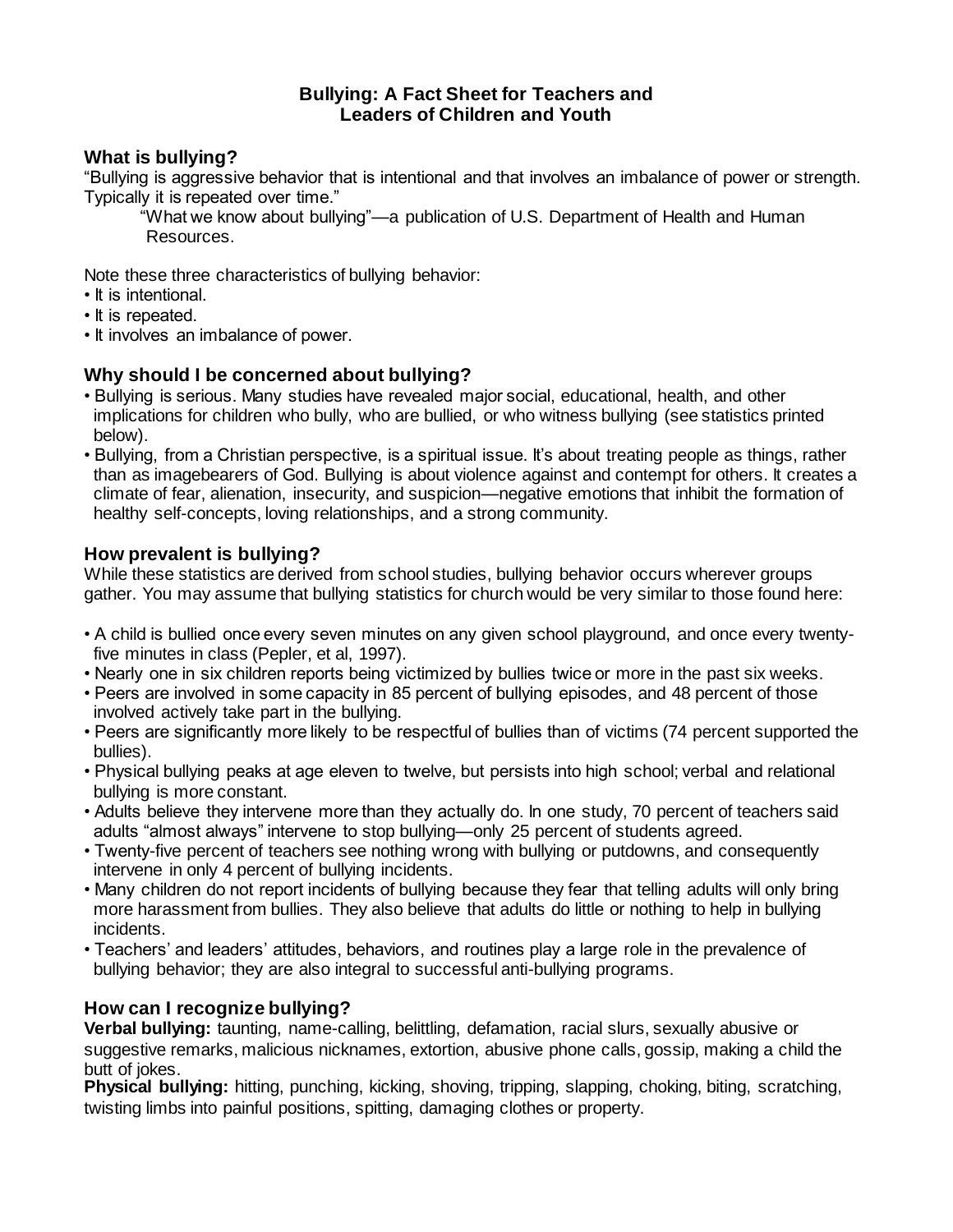**Relational bullying:** shunning, ignoring, isolating, excluding, spreading rumors, lies or gossip to diminish the social standing of the bullied child. These actions are often accompanied by subtle gestures such as eyerolling, sighs, frowns, sneers, snickers, and hostile body language. **Cyber bullying:** using the latest technological tools such as e-mail, blogs, text messages, cell phones, chat rooms, and so on to hurt others (fast becoming a major issue).

#### **What can teachers and leaders of children and youth do?**

# **Prevent bullying from happening:**

- Actions speak louder than words. Walk the walk. Be a caring model of Jesus' love.
- Learn all you can about bullying. A good place to start is one of the anti-bullying websites such as [www.stopbullyingnow.hrsa.gov](http://www.stopbullyingnow.hrsa.gov/)*.* Knowledge about the topic helps you be supportive of victims and bystanders (those who witness the bullying but don't know how to intervene).
- Since bullying usually happens away from the teacher's view, be sure to adequately supervise hallways, buses, playgrounds, activities, and outings.
- Be observant and ask questions. Targets of bullying often become withdrawn, fear going outside, or withdraw from your program altogether.
- Hold a bully accountable for his actions by following the three R's (restitution, resolution, and reconciliation).
- Establish that your group meeting is a bully-free zone; involve your children/youth in setting guidelines for a healthy and safe meeting place.
- Follow policies and procedures recommended by your education/youth/abuse prevention committees if and when you suspect that bullying is an issue for your group.

### **Help your church become a safe place of healing and spiritual growth.**

- Become an active listener. Don't dismiss or shrug off stories about bullying.
- Affirm all children's strengths and frequently give positive feedback.
- Encourage children to share their stories, and encourage healthy group discussions.
- Be a peacemaker and a mender of broken relationships within your group.
- Hold bullies accountable so that you do not deepen the pain and hopelessness of the victim.
- Find out about resources your church may have (such as counseling referrals) that will help hurting children heal; guide them to seek out these resources.

### **Nurture empathy**

The quality of empathy allows a person to enter into and identify with another person's feelings. People who empathize with others find it hard to bully.

Empathy is "caught" more than "taught." It is learned through experience, observation, and teaching strategies that encourage a child to look within and reflect on his or her own heart condition. As a teacher or leader of children in the church, you have a very unique opportunity to nurture this Christlike characteristic.

Consider these important ways of nurturing empathy:

- *Listen Actively*: Teachers and leaders who really listen and give feedback to those who talk or tell their stories encourage children to think more deeply about issues. Questions such as, "How did that make you feel?" or "I wonder why someone would do such a thing?" or "What could you do to make your friend feel happier or better?" can stimulate a child to identify with others' feelings and thoughts.
- *Practice positive discipline with a bully*: The word discipline has as its root the word for "to learn." Discipline is not primarily about punishment but more about teaching new and better ways of behaving. The process of discipline helps bullies identify what they have done wrong, gives